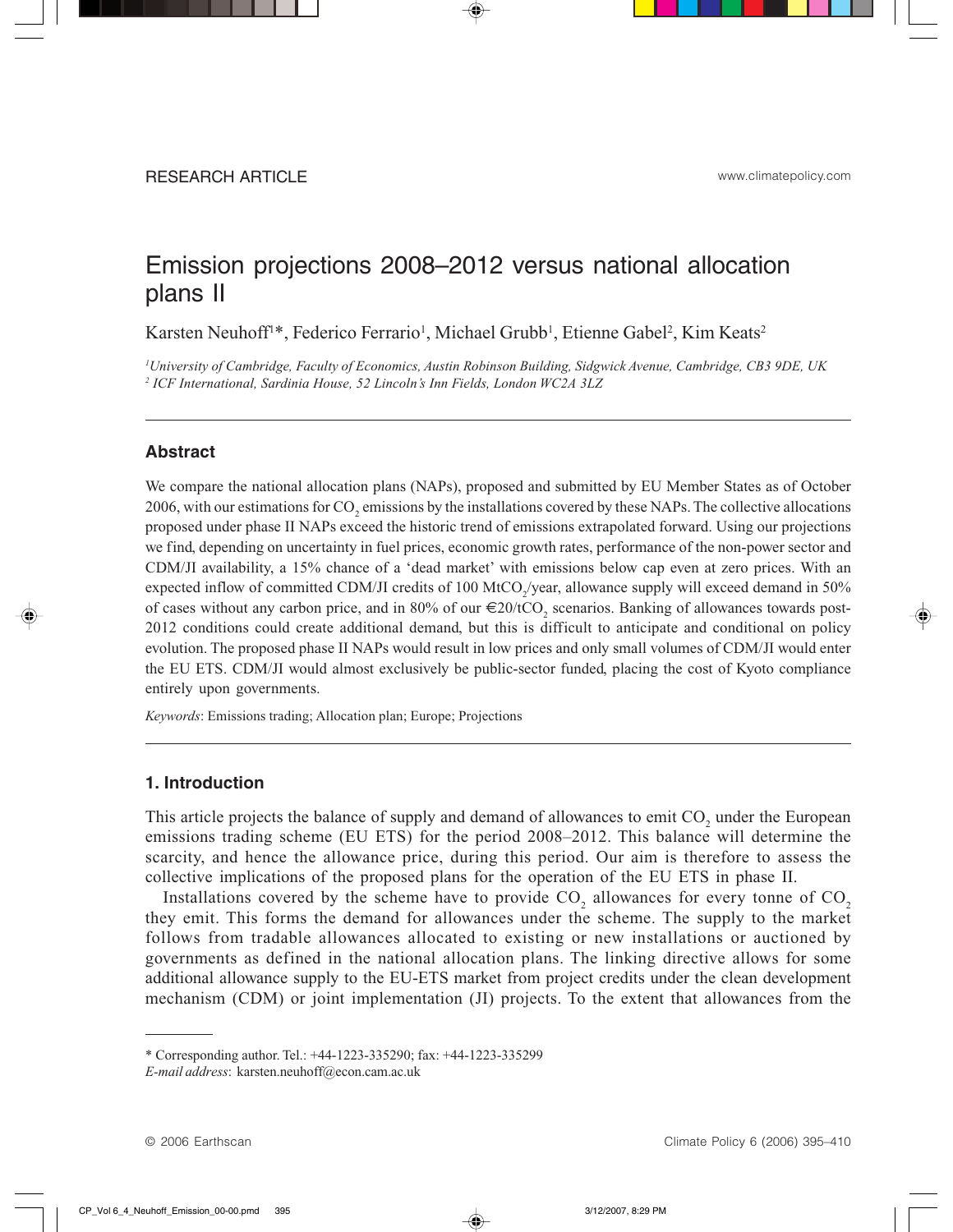period 2008–2012 are banked to future periods, this would create additional demand. It seems rather certain that no allowances from the period post-2012 can be borrowed to cover emissions in the period 2008–2012, so no additional supply from banking is expected.

In light of the NAPs that have been proposed by Member States for the second phase, this article aims to assess their aggregate impact on the market. We first collated the information in each plan – itself a complex exercise given some of the special provisions. Then we made different projections for the possible inflow of allowances from the CDM and JI project mechanisms. We start by comparing allocation against extrapolation of past trends. The main contribution of the article is a projection of the  $CO_2$  emissions from installations covered by the European emission trading scheme. With the models we explore the implications of different price and growth scenarios.

In projecting these emissions we started from the verified emission data from the year 2005. For the non-power sectors we used two different modelling approaches to project the anticipated emissions in the period 2008–2012 on a sectoral level for each country. In the power sector, emissions are very sensitive to fuel and CO<sub>2</sub> prices. Therefore we applied a detailed power sector model developed by ICF International to project country-level emissions.

One inherent uncertainty in this field is caused by limited or restricted data availability. First, there is still some concern about the accuracy of monitoring of  $CO_2$  allowances at the installation level – and future changes to the monitoring guidelines could alter the aggregate monitored emissions. Second, for three Member States, only limited information about verified emissions for our base year 2005 was available. If aggregate emissions of installations covered by ETS in these Member States were below our assumptions, then the gap between projected emissions and the cap could be bigger (and vice versa). In Section 6 we provide a more detailed discussion of the sensitivity of our modelling to various parameters and model choices.

We projected emissions and assessed the cap on a national level. We also verified our power sector model, the assumptions on the cap and the split between sectors on the national level. However, we did not have the resources to comprehensively compare our projections against all national projections.

#### **2. Methodology and assumptions**

To project future  $CO_2$  emissions, we treat the power sector separately from other sectors covered by the ETS. For the power sector we examine emissions using the Integrated Planning Model (IPM) of ICF International, which simulates every European power station and investment decisions in new power stations. For the remaining sectors we use two approaches. First, we start from the verified emissions from 2005, adjust for the coverage of the ETS and then apply sector-specific growth rates from a recent DTI BAU study combined with country-specific  $CO_2$  growth rates from OECD projections (OECD, 2006). The second approach to project emissions of the non-power sectors involves applying country- and sector-specific  $CO_2$  growth rates as determined by the E3ME model of Cambridge Econometrics and calibrated for the Matisse FP6 project (Matisse, 2006), assuming  $CO_2$  prices around  $\epsilon$ 20/tCO<sub>2</sub>. The detailed assumptions and our treatment of missing data are explained in Appendices 1 and 2.

To explore sensitivity to prices, we use four different fuel price assumptions from a recent UK Department of Trade and Industry study (DTI, 2006b) (see Appendix 3).

To determine the total cap, we use the publicly available data from NAPs, assuming that all New Entrant Reserves (NERs) will be issued. Some NAPs envisage that New Entrant Reserves will be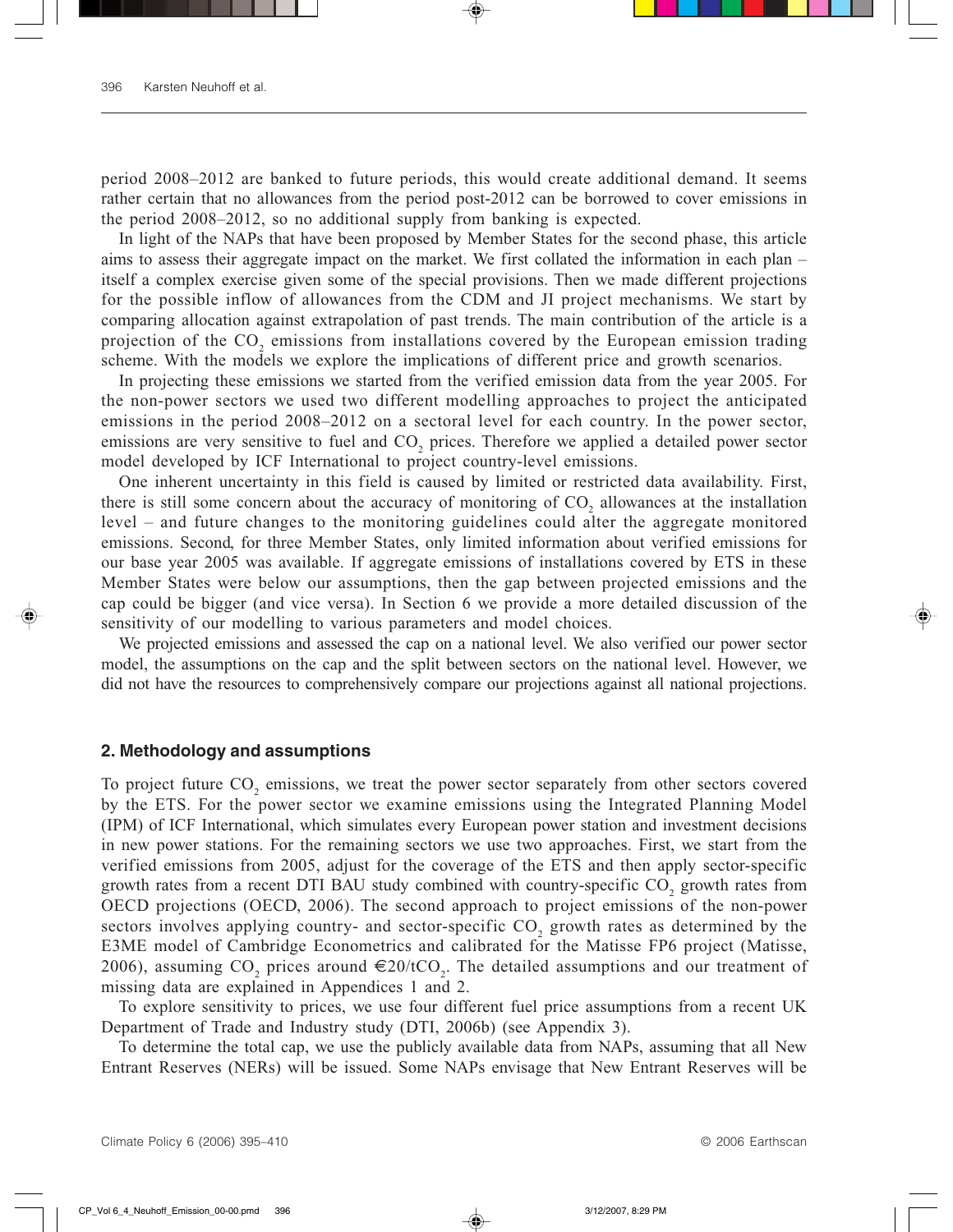| $\blacksquare$                   |      |
|----------------------------------|------|
| CAP                              | 2074 |
| CAP with NER                     | 2178 |
| CAP with NER, high CDM/JI inflow | 2378 |

Table 1. Our estimations of CAP including inflows from JI and CDM projects (MtCO<sub>2</sub>/year)

cancelled if not issued to new entrants.<sup>1</sup> Without any new build in these countries, the total EU cap would be reduced by 20  $\text{MtCO}_2/\text{year}.$ 

We furthermore take into account the potential inflow of allowances into the EU ETS from CDM and JI projects. Following a more detailed discussion in Grubb and Neuhoff (2006), we assume a potential range of between 0 and  $1,000$  MtCO<sub>2</sub> international project credits and allowances to enter the ETS during the period 2008–2012. The upper level is one-third lower than the total projected availability of CDM and JI for Europe, assuming that at least some of the inflow would be taken by government inflow in all cases; it is also roughly consistent with the 'supplementarity' constraint that many Member States have built into their plans in line with Kyoto commitments, representing, even at this maximum level, an inflow of less than 10% of allocated allowances. Indeed the EU Commission insisted in their decision on the first 10 second-phase NAPs (Nov 2006) that some Member States tighten their supplementary condition. Table 1 gives the range that we assume for cap and inflow (Appendix 4).

# **3. Emission projections in relation to historic trends**

To verify our emission projections, we first compared them to historic emissions from 1990–2004 using data from the European Community GHG Inventory (EEA, 2006) as shown in Figures 1 and 2.



Figure 1. Linear trend of ETS emissions compared to simulation results for the case of zero  $CO<sub>2</sub>$  price and central fuel price assumptions.

© 2006 Earthscan Climate Policy 6 (2006) 395–410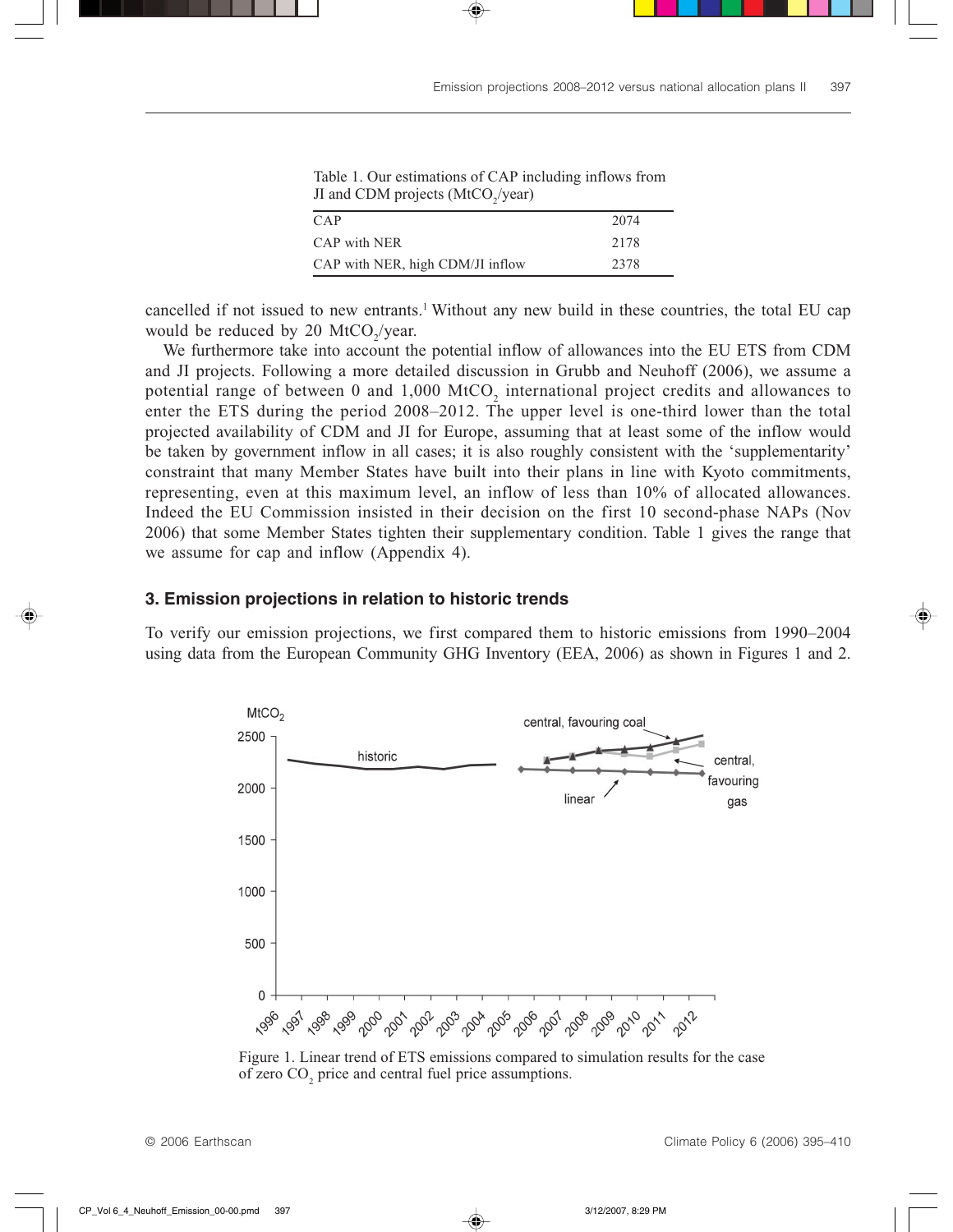

Figure 2. Linear trend of ETS emissions compared to simulation results for the case of a  $\in$ 20/tCO<sub>2</sub> price and central fuel price assumptions.

As the Inventory only provides data on the total national greenhouse gas emissions, we follow Georgopoulou et al. (2006) and assume that the share of emissions associated with ETS sectors stays constant. Fitting a linear trend to this historic emission from 1990–2004 (later start for accession countries), we then extrapolated the BAU development of emissions for 2005–2012 (Appendix 5).

Figures 1 and 2 illustrate that the emissions under this linear trend are lower than projected in the two central fuel price scenarios as defined by the UK Department of Industry (DTI, 2006a). The most likely reason for this, despite a decade of decline or stability, is that the model assumes a slowdown in the rate of energy efficiency improvements and a slowdown in the historic shift from coal towards natural gas, in the light of higher natural gas prices. We do, however, note a general tendency that models have previously projected emissions growth that has not materialized. As our model approach is also likely to underestimate emission reductions from unanticipated technological, institutional and behavioural changes, our results may be conservative – the excess allocation that we estimate for NAP IIs might in practice be even higher. To set this in the context of phase II allocations, the total phase II cap with NER implied by the proposed NAPs is slightly above the average emissions levels over the past 10 years.

Figure 2 illustrates that with a price of  $\epsilon$ 20/tCO<sub>2</sub>, emissions from the ETS sectors are projected to be roughly stable at current levels, still slightly above the historic trend.

### **4. Numerical results from simulations under uncertainty**

Figure 3 compares the total NAP II allocation (the horizontal line spanning 2008–2012) against most recent emissions data (2005), the phase I cap, and a range of projections for emissions over the period assuming  $\epsilon 0$ /tCO<sub>2</sub>. We assume four different fuel price scenarios, three different economic growth rates, and apply two different models for the non-power sector. Thus the projection range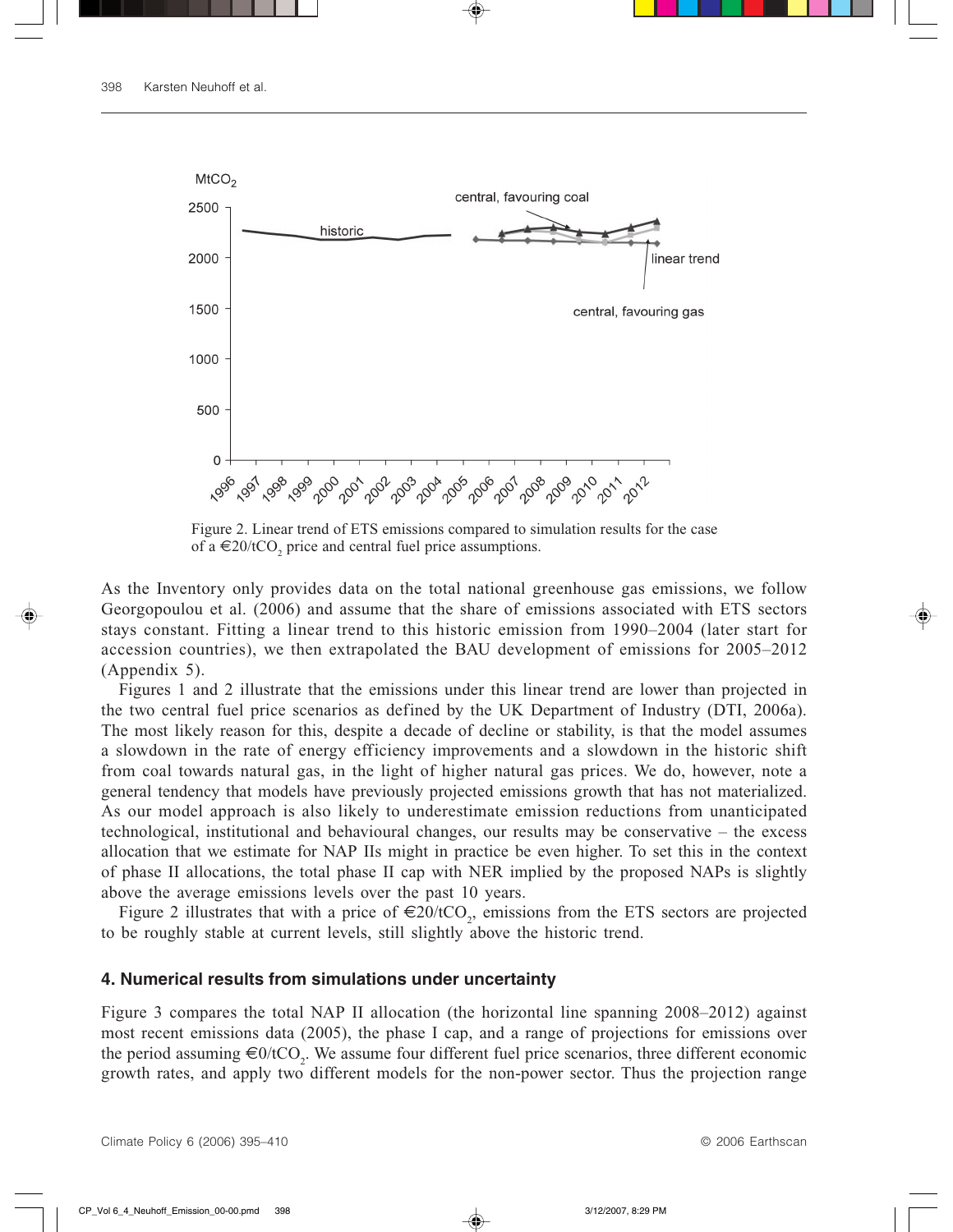

Figure 3. Projected  $CO_2$  emissions versus cap for the BAU (assuming zero  $CO_2$  price).

depicts the outcome of 24 different model scenarios. The vertical lines with T-endings show the range of potential inflow from JI and CDM credits into ETS.

Note that the phase I cap was significantly above the 2005 verified emissions, and the NAP II allocations in turn represent a significant increase over phase I. This suggests that Member States did not take on board the experience from the observed crash in  $CO_2$  prices in May 2006 when proposing their NAPs for phase II.

Our model estimates of emissions for 2006 exceed the 2005 verified emissions, for four reasons. First, in the electricity modelling we do not reflect that some gas generation is operated, despite being more expensive than coal, because it is supplied under take-or-pay gas contracts. This would have decreased  $CO_2$  emissions by 100 Mt. Second, the electricity model calculates aggregate  $CO_2$ emissions for the year 2006 that exceed verified emissions in 2005 by 25 Mt. We decided against scaling the output to match the observed data, as the differences could equally be caused by slight variations in input prices and hydro availability. Third, with GDP growth, emissions from the nonpower sector are expected to grow by 25 Mt. Fourth, 63.1 Mt of additional installations are covered under NAP II that either opted out of NAP I or where the coverage was extended.

The range of results for 2008–2012 illustrates that emission projections are subject to considerable uncertainty. Figure 3 shows the distribution in terms of five probability bands, with the central red illustrating the central 20% of scenario outcomes. The results show that, even with a zero carbon price (a 'no EU ETS' scenario):

– *Without any inflow of CDM and JI credits, allowance supply will exceed demand in 20% of our scenarios*. In other words, based on the proposed NAPs for the second phase and a range of other input assumptions, there is a one-in-five risk that the EU ETS would be unable to sustain any carbon market or incentive to abate, at home or abroad. We could only expect a positive price if banking moves a significant share of the allowances towards the post-2012 period.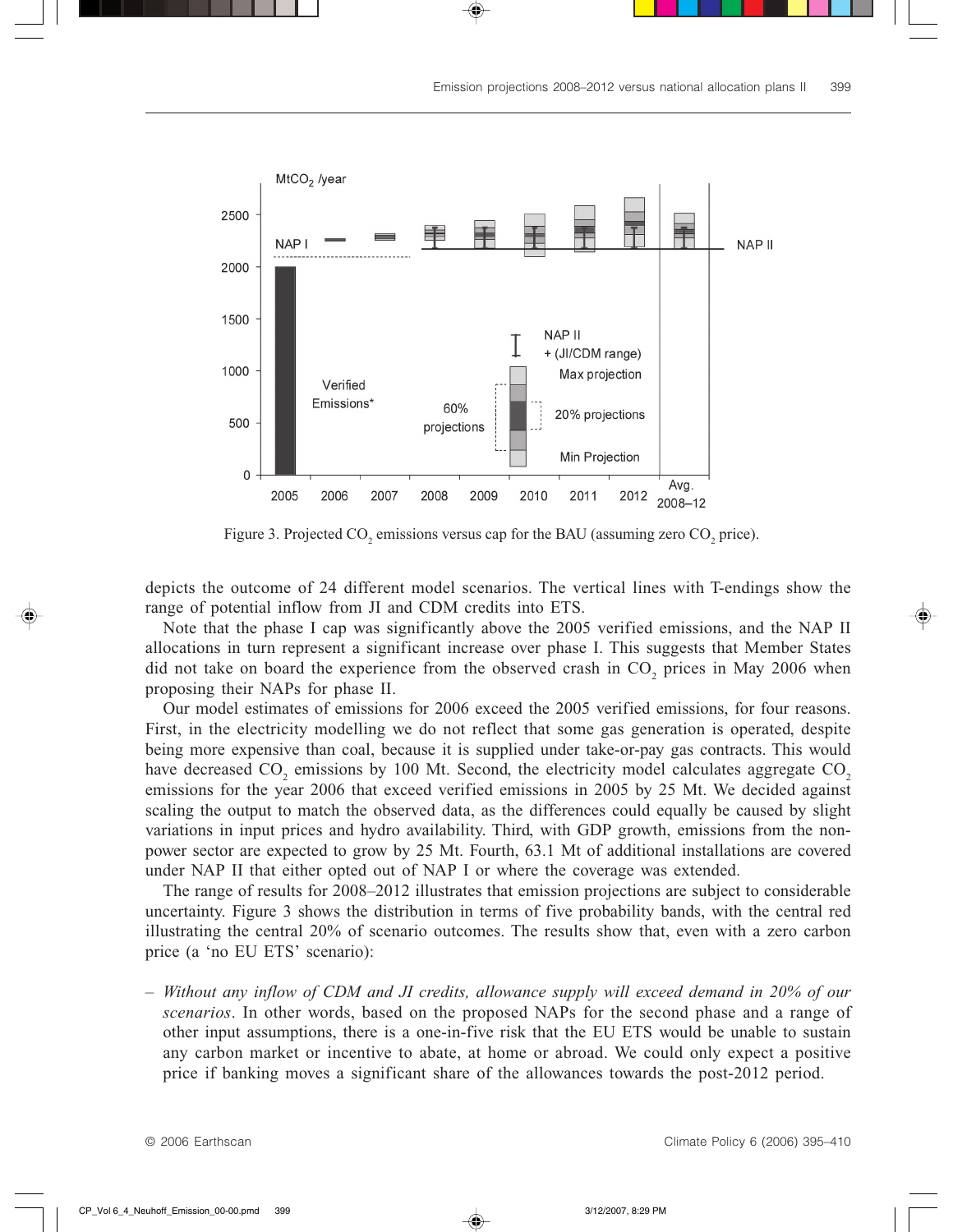– *If inflows from JI and CDM projects are high (200 MtCO2/year), 80% of the projections result in excess supply*. Obviously, there is a certain paradox in a combination of high emission credit imports with an overall surplus market, but it illustrates that current phase II allocations are extremely unlikely to support private purchase of emission credits on the scale that suppliers may be hoping for, even at very low carbon prices.

Figure 4 illustrates the equivalent results if the power sector adjusts investment and operational decisions to reflect a carbon price of  $\in 20$ /tCO<sub>2</sub>. Obviously, this reduces the total emissions in our 24 model scenarios, as depicted.

Figure 4 shows that:

- in 50% of the scenarios assuming an allowance price of €20/tCO<sub>2</sub>, emissions would fall below the European cap even without any inflows of JI and CDM credits into the EU ETS;
- − at the high level of credit inflow, the probability of sustaining a  $€20/tCO<sub>2</sub>$  price is very small, and even in our central case (100 MtCO<sub>2</sub>/year), there is only a 20% chance of the market sustaining a price of  $\in 20/\text{tCO}_2$ .

This suggests that the currently published allocation levels of NAPs II are simply not consistent with sustaining  $CO<sub>2</sub>$  prices at significant levels.

The level of the  $CO_2$  emissions in this projection suggests that if the European countries want to ensure CO<sub>2</sub> prices close to  $\epsilon$ 20/tCO<sub>2</sub> then allocation has to be cut back significantly to reduce the aggregated EU cap. The implication based on our projections is that if a 200 Mt tightening were associated with a similar level of JI/CDM imports (200 Mt/year), there would then be roughly a 50% chance of the market sustaining a price of around  $\epsilon$ 20/tCO<sub>2</sub> – before taking account of



Figure 4. Projected emissions and cap, when the power sector is exposed to a price of  $€20/tCO<sub>2</sub>$ .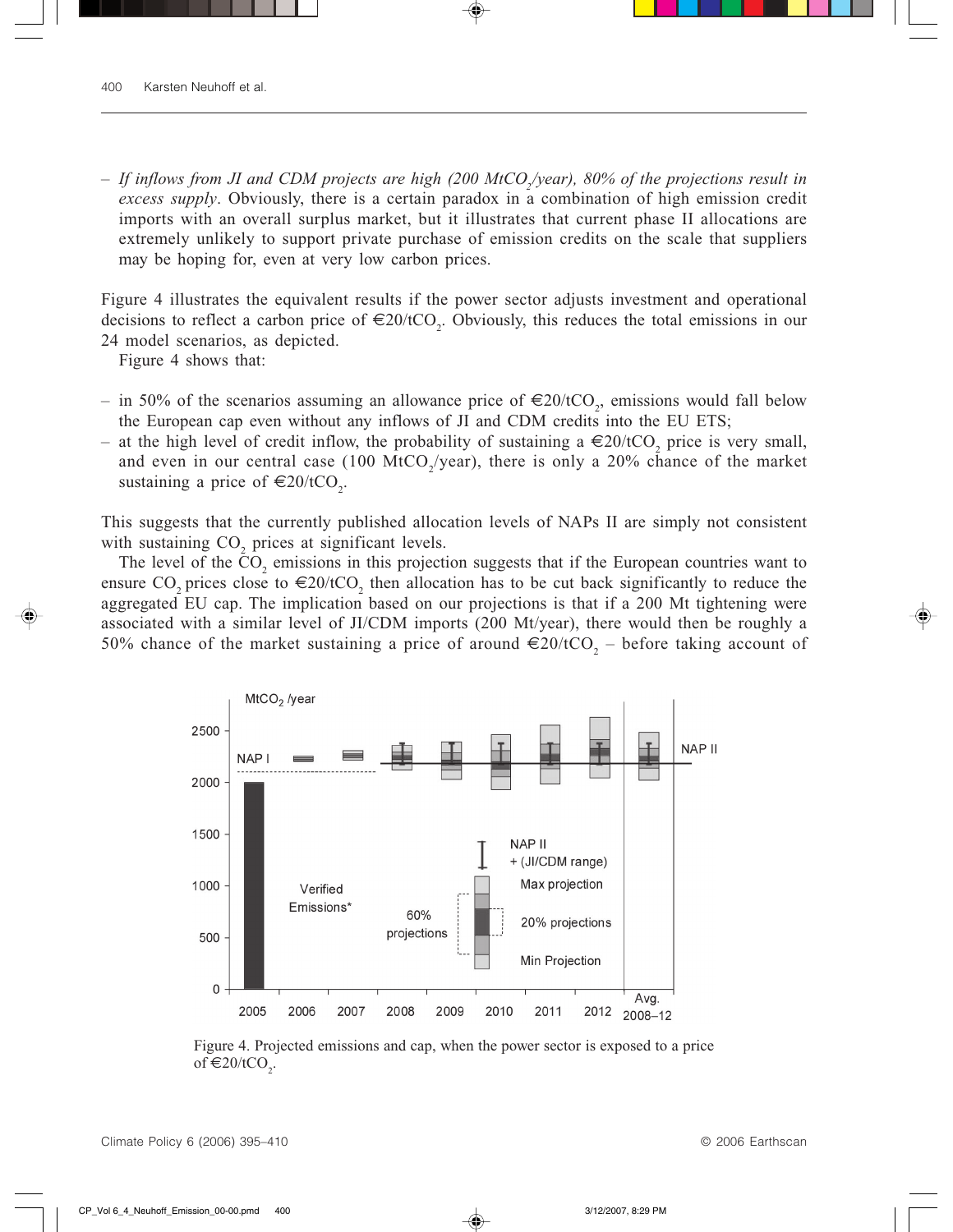responses outside the power sector. Subsequent to the initial publication of this article, the EU Commission has announced their decision on the first 10 NAPs. If the commission will apply the same methodology across all Member States, then this will, according to our calculations, result in a cut of 200 Mt/year.

# **5. Discussion**

# 5.1. Implications for the NAP approval process

Comparing the projections for  $CO_2$  emissions presented in this article to the proposed NAPs (before the Commission's decision), we concluded that they are unlikely to support a viable  $CO_2$  market. These conclusions are consistent with those of Betz et al. (2006, this issue) and put a spotlight on the European Commission's NAP approval process. The Commission has to evaluate each NAP on its own merits, in relation to the criteria laid out in the Directive. Nevertheless, given the relative ambition of some of the NAPs (e.g. Spain, Italy, the UK) our collective result must imply that many other NAPs contain over-allocation based on emission projections which, at least when considered collectively, are implausible. This would contravene the relevant terms of the Directive.

A further basis on which the Commission might critically assess the national allocation plans are State Aid considerations. Johnston (2006) argues that free allowance allocation does constitute State Aid, which has to be notified according to the Directive. One relevant provision for the assessment of such State Aid could be the proportionality principle – the benefits from the free allocation should be proportional to the transition costs for companies from the introduction of emission trading.

Moreover, the weak allocations raise questions about the consistency of plans with national Kyoto targets, which is another criterion relevant to Commission assessment. In principle, countries could 'fill the gap' with purchases of JI/CDM, to which we now turn.

## 5.2. Implications for CDM/JI credits and government purchase

Weak allocations in the EU ETS do not necessarily imply a weak market for CDM/JI credits. As long as countries comply with Kyoto, the total demand for CDM/JI (or equivalent transfers of AAUs under Green Investment Schemes – an option not open to ETS private-sector participants) is set by the difference between national emissions and Kyoto targets over the period 2008–2012. The real implication of weak EU ETS allocations is on the cost of compliance to governments, specifically finance ministries and taxpayers, through three factors:

- *Substitution*: more allocations to ETS sectors mean that the private sector will have less need to purchase CDM/JI credits that would contribute to national compliance; governments must pay for these directly.
- *Increased total need*: a weak EU ETS price means that EU ETS sectors undertake less abatement, resulting in higher national emissions, and in aggregate a greater total need for CDM/JI credits. National governments could also decide to acquire additional credits (AAUs) from countries such as Russia and the Ukraine.
- *Price escalation*: the greater aggregate demand for CDM/JI credits might reasonably be assumed to have some impact on the overall CDM/JI market, increasing the price.

© 2006 Earthscan Climate Policy 6 (2006) 395–410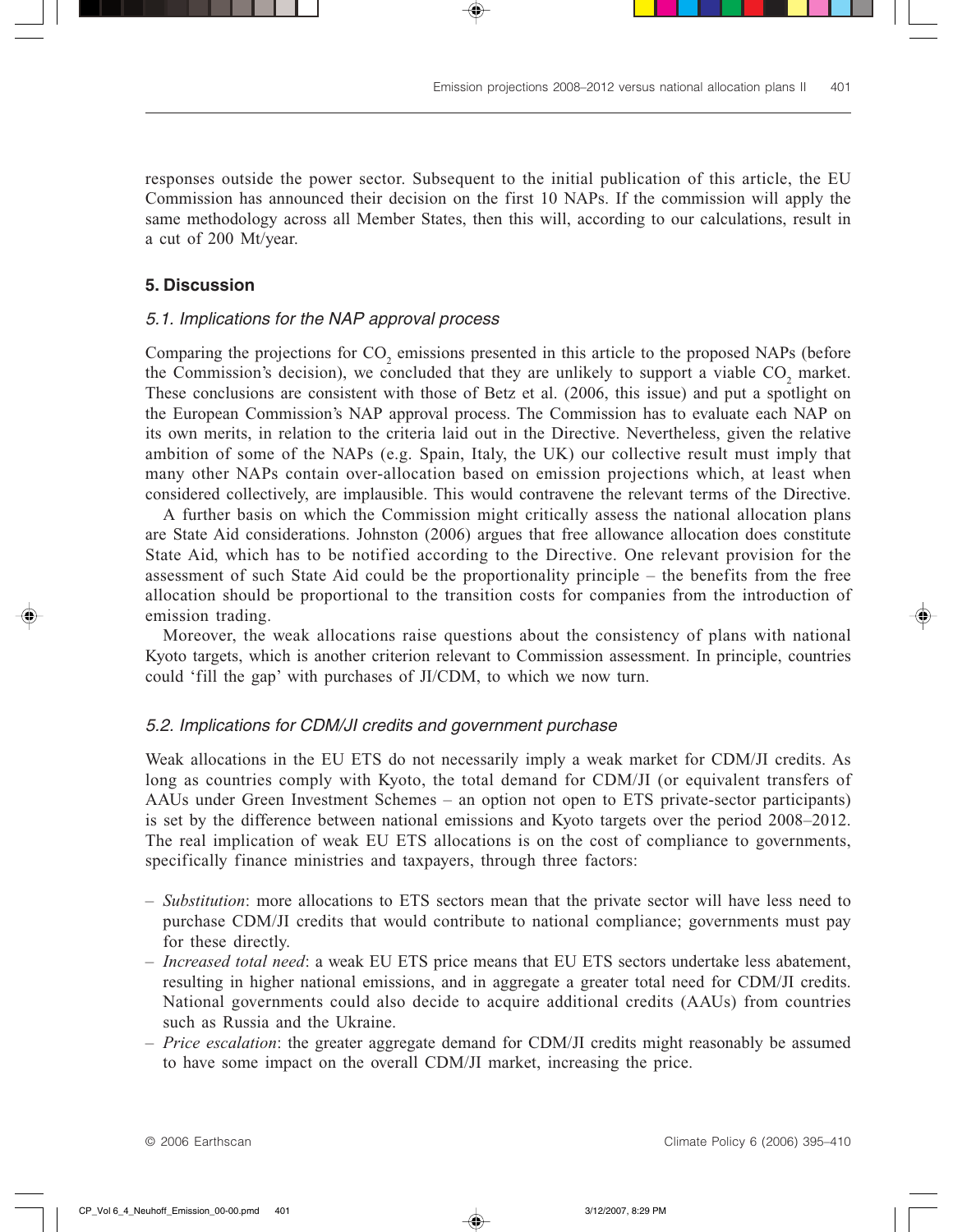In short, the excessive allocations under the proposed national allocation plans mean that governments have to take up the slack, and substitute for less domestic abatement by funding additional abatement abroad at a higher unit cost to the taxpayer. This would imply that the Kyoto credits market will become a largely public-sector funded operation, rather than leveraging the private investment that many had originally envisaged.

The excessive EU ETS allocation would thus conflict with a desirable emissions pathway. It is also inconsistent with the principle that ETS sectors' share of the national emission budget should decline given large mitigation potentials, especially in the power sector.

### 5.3. Implications for auctioning and other mechanisms

This article has argued that the continuation of the EU ETS as an effective market during the Kyoto period requires that the currently proposed volume of total free allocations is reduced, probably by a couple of hundred  $MCO_2$  per year. However, our analysis has emphasized the high levels of uncertainty prevalent in emission projections. This suggests that Member States should consider carefully measures to increase price stability and thus improve investment certainty.

One option would be the increased use of auctions. Auctions in themselves could, in principle, provide a source of revenue for government purchases of Kyoto credits. In addition, if all Member States were to auction allowances within the 10% limit of the Directive (200 Mt/year) and the auctions were implemented with a price floor, then this would cover the range of uncertainty in the projections (Hepburn et al., 2006). This could ensure that, in the case of low emissions, a reduced inflow from the auctions would maintain prices, without distorting the demand/supply balance in the case of higher demand.

Banking of allowances to the period post-2012 could also help to support the price, if participants believe that the future allowance price will be higher. Banking has worked effectively in  $SO_2$  and  $NO<sub>x</sub>$  programmes in the USA (Ellerman, 2006). However, the same mechanism in the EU ETS would be subject to a high degree of uncertainty due to its iterative allocation approach and the complexity of post-2012 negotiations. These added uncertainties could subject the EU ETS to greater price volatility, and may thus reduce the effectiveness of banking as a mechanism to reduce investment risk.<sup>2</sup>

#### **6. Caveats and sensitivities**

It is important to note that this study does not calculate the impact of  $CO_2$  prices on the  $CO_2$ emissions of the non-power sector. It relies on (a) a DTI study (DTI/OEF, 2006), which assumes  $CO<sub>2</sub>$  emissions under a zero  $CO<sub>2</sub>$  price and then gives aggregate figures on the price response of the covered sector to allowance prices, and (b) the E3ME study (Matisse, 2006), which assumes a positive allowance price (increasing from  $\epsilon 18$  to  $\epsilon 25/tCO_2$  during phase II). Using data from the E3ME study, our emission projections for the non-power ETS sectors decrease by 75 Mt relative to our simulations based on DTI data. As both approaches differ in various dimensions, it is not clear to what extent this difference can be attributed to the emission reductions or are due to  $CO_2$  prices. Therefore we did not differentiate between the two approaches, and depicted the results both for the  $\epsilon$ 0 and  $\epsilon$ 20/tCO<sub>2</sub> case as a component of the prediction uncertainty.

Table 2 illustrates how different assumptions affect the projected  $CO_2$  emissions from the EU ETS sectors. As a basis for Figures 3 and 4 we calculated the impact of combining all these scenarios.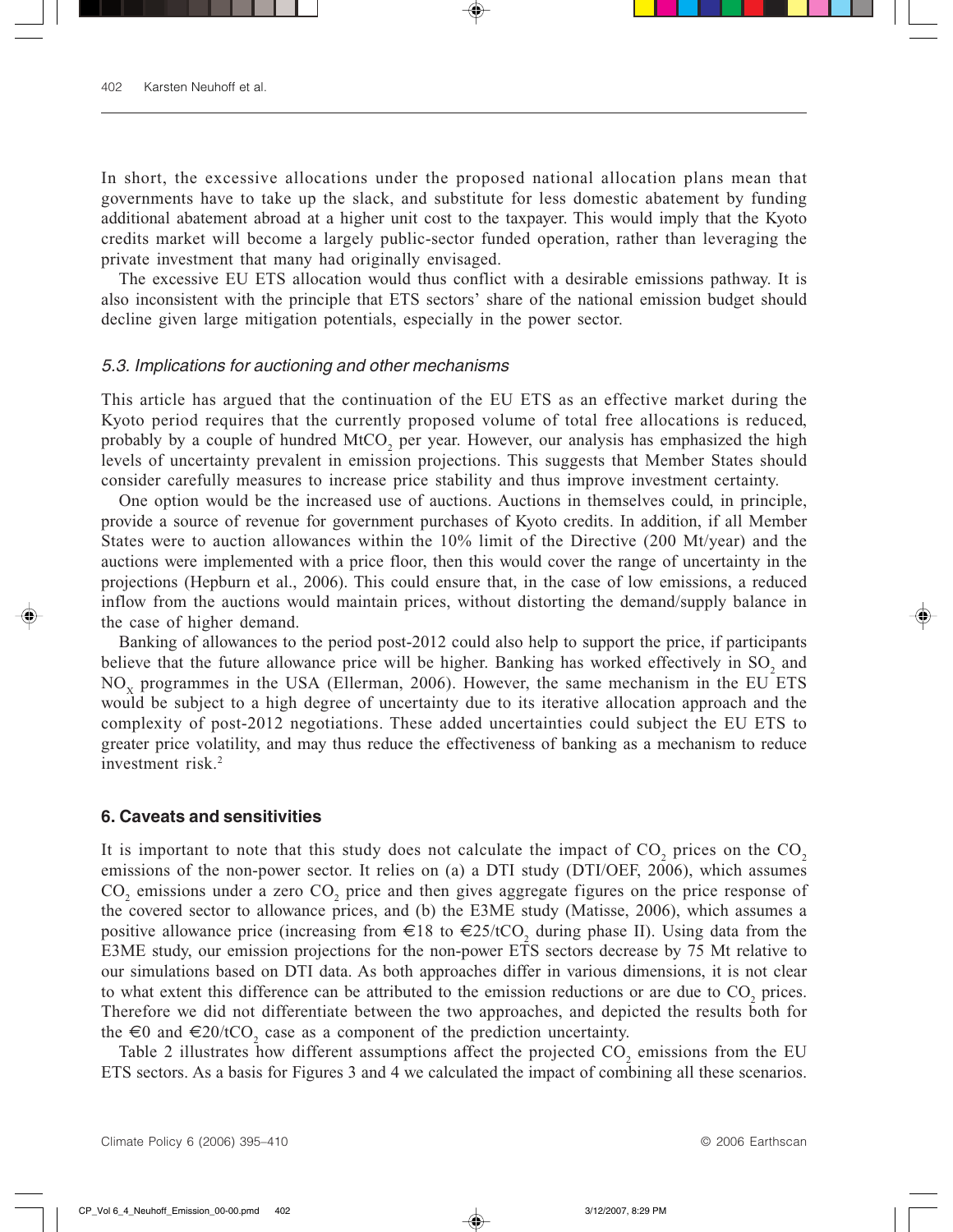|                                                        | Zero CO <sub>2</sub> price |          | $\in$ 20/tCO. |          |
|--------------------------------------------------------|----------------------------|----------|---------------|----------|
| (Average $2008 - 2012$ )                               | $MtCO$ ,/year              | Change   | $MtCO$ ,/year | Change   |
| Central fuel price favouring gas, DTI                  | 2352                       |          | 2218          |          |
| Matisse study with E3ME for non power                  | 2277                       | $-3.2\%$ | 2143          | $-3.4\%$ |
| Fuel price scenario, central favouring coal            | 2416                       | $2.7\%$  | 2289          | $3.2\%$  |
| Fuel price scenario, low fuel price                    | 2316                       | $-1.5\%$ | 2160          | $-2.6\%$ |
| Fuel price scenario, high fuel price                   | 2444                       | $3.9\%$  | 2407          | $8.5\%$  |
| GDP growth $0.75\%$ higher/a (= CO, growth)            | 2424                       | $3.1\%$  | 2286          | $3.0\%$  |
| GDP growth $0.75\%$ lower/a (= CO <sub>2</sub> growth) | 2282                       | $-3.0\%$ | 2152          | $-3.0\%$ |

Table 2. Sensitivity of projected  $CO_2$  emissions to model parameters

# **7. Conclusions**

We compared the volumes of EUA supply proposed in the NAPs to a range of emission projections to assess whether there will be scarcity and a thus a viable emissions trading market. For this purpose, we combined a detailed power sector model for all European countries with two approaches to project emissions of the non-power emissions covered by ETS, and simulated  $CO_2$  emissions until 2012. We used the data from currently available national allocation plans and extrapolated to the outstanding plans to determine the currently envisaged emission cap under ETS for the period 2008–2012. We also made assumptions about the possible inflows of JI and CDM project credits into the ETS.

The results suggest that it is possible that emissions will be lower than the volume of issued allowances in the scheme in a scenario where we assumed zero  $CO_2$  prices and it is very likely that emissions will fall short of allowances in the scheme in a scenario with  $\in 20$  t/CO<sub>2</sub>. Thus, very low  $CO<sub>2</sub>$  prices are likely to result from the currently proposed second-phase NAPs. In the current arrangement only extensive banking into the period post-2012 could ensure a significant positive  $CO<sub>2</sub>$  price. However, given the uncertainty about post-2012 arrangements, such banking is unlikely to attribute very high values to allowances, and given the complexity of political negotiations, such banking is likely to introduce large volatilities in the prices of ETS allowances throughout the period 2008–2012. Hence the future of EU ETS risks being heavily undermined by second-phase NAPs submitted to the European Commission, unless decisions are made to amend proposals in line with a tighter overall volume of allowance allocation. Since the initial publication of the study, the Commission has decided on the first 10 national allocation plans, and has requested that nine countries reduce the total volume of allocated allowances. The range of  $CO_2$  emissions simulated for the year 2008–2012 illustrates how sensitive emissions can be to changing GDP growth rates, fuel prices and to energy intensity and technology development in all sectors. To increase the predictability of  $CO_2$  prices in the light of this uncertainty, one might consider using the flexibility of the EU Directive and lessen free allocation to sectors that are not exposed to competition outside of the EU (e.g. the power sector). The allowances not issued for free could then be auctioned, e.g. 10% of the allowances issued per country. If a harmonized European price floor were to be used in these auctions, then this could help to manage the volatility inherent in any system in which cutbacks are modest compared with the intrinsic uncertainties in emission trends, and create confidence that the price will not drop below the price floor. This would facilitate investment in low-carbon technologies and energy efficiency.

© 2006 Earthscan Climate Policy 6 (2006) 395–410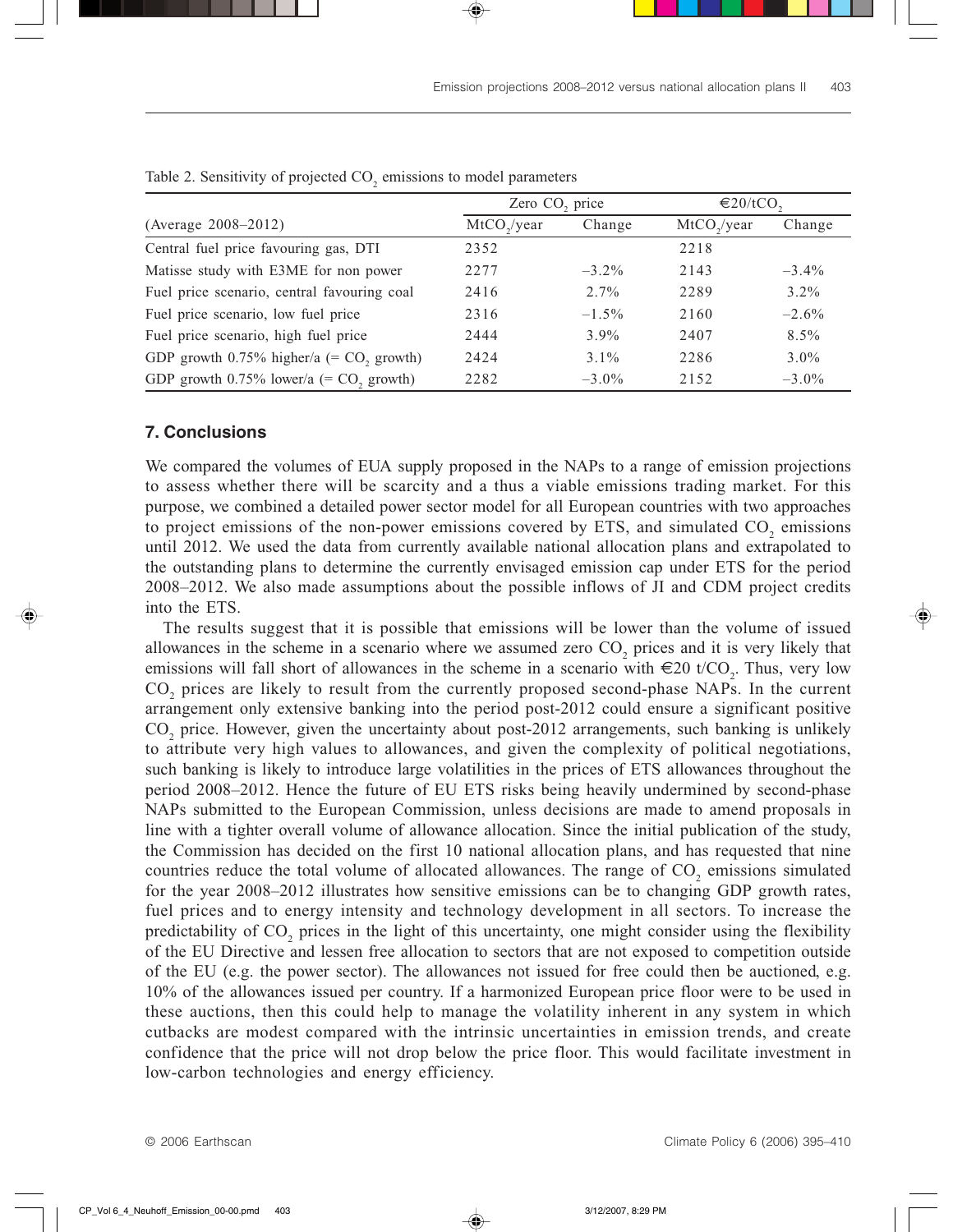# **Acknowledgements**

This article was sponsored by Climate Strategies (www.climate-strategies.org), with the Carbon Trust as lead investor. The opinions expressed in this article are those of the authors and do not express the views of the Carbon Trust. We are grateful for detailed input data on sectoral emission growth rates from Terry Barker (4CMR, Cambridge University), for detailed analysis of verified emission data from Stephan Schleicher (WIFO, Austria), and detailed comments from colleagues belonging to the Climate Strategies research network: Felix Matthes (Öko Institute, Germany), Luis Olmos (IIT, University Comillas, Spain), Jos Sijm (ECN, Netherlands), Michal Sobotka (University of Cambridge) and Misato Sato (University of Cambridge).

#### **Notes**

- 1 The NAPs specify that Cyprus, Denmark, Lithuania, Latvia, Malta and Portugal should not sell the excess NER back to the market. In the French NAP it has not been decided whether to cancel the excess NER or auction it, but for the purpose of calculating the maximum possible reduction of the cap, we assume that it will be cancelled.
- 2 Note also that, in the longer term, governments could issue option contracts for  $CO_2$ , also ensuring a price floor (Ismer and Neuhoff, 2006). European governments could thus guarantee buying back allowances until the scarcity of allowances is increased to the strike price of the option contracts.

#### **References**

- Betz, R., Rogge, K., Schleich, J., 2006. EU emissions trading: an early analysis of national allocation plans for 2008–2012. Climate Policy 6(4), 361–394.
- DTI, 2006a. UK Energy and CO<sub>2</sub> Emissions Predictions: Updated Projections to 2020. Department of Trade and Industry, February 2006 [available at http://reporting.dti.gov.uk/cgi-bin/rr.cgi/http://www.dti.gov.uk/files/file26363. pdf].
- DTI, 2006b. UK Energy and  $\rm{CO}_{2}$  Emissions Predictions: Updated Projections to 2020. Department of Trade and Industry, July 2006 [available at http://reporting.dti.gov.uk/cgi-bin/rr.cgi/http://www.dti.gov.uk/files/file31861.pdf].
- DTI/OEF, 2006. Research on Output Growth Rates and Carbon Dioxide Emissions of the Industrial Sectors of the EU ETS. Department of Trade and Industry, Oxford Economic Forecast, February 2006 [available at http://reporting.dti.gov.uk/cgi-bin/ rr.cgi/http://www.dti.gov.uk/files/file26365.pdf].
- EEA, 2006. Annual European Community Greenhouse Gas Inventory 1990–2004 and Inventory Report 2006. Submission to the UNFCCC Secretariat, EEA Technical Report No. 6/2006, June 2006.
- Ellerman, A.D., 2006. The US SO2 cap-and-trade programme. In: OECD, Tradeable Permits Policy Evaluation, Design and Reform. Organization for Economic Cooperation and Development, Paris, pp. 71–98.
- Entec, 2006. Analysis of the EU ETS News Flows for an Investor Audience, Final Report for The Carbon Trust, June 2006.

EU Commission, 2006a. Community Independent Transaction Log [available at http://ec.europa.eu/environment/ets/].

- EU Commission, 2006b. Allocation Plans and Decisions for 2008 to 2012, European Commission, DG Environment [available at http://ec.europa.eu/environment/climat/2nd\_phase\_ep.htm].
- Eurostat, 2006. Real GDP Growth Rate, Economy and Finance Main Structural Indicators [available at http:// epp.eurostat.ec.europa.eu/portal/page?\_pageid=1996,39140985&\_dad=portal&\_schema=PORTAL&screen= detailref&language=en&product=SDI\_MAIN&root=SDI\_MAIN/sdi/sdi\_ed/sdi\_ed\_inv/sdi\_ed1110].
- Georgopoulou, E., Sarafidis, Y., Mirasgedis, S., Lalas, D.P., 2006. Next allocation phase of the EU emissions trading scheme: how tough will the future be? Energy Policy 34(18), 4002–4023.
- Grubb, M., Neuhoff, K., 2006. Allocation and competitiveness in the EU emissions trading scheme: policy overview. Climate Policy 6(1), 7–30.
- Hepburn, C., Grubb, M., Neuhoff, K., Matthes, F., Tse, M., 2006. Auctioning of EU ETS phase II allowances: how and why? Climate Policy 6(1), 137–160.
- IMF, 2006. World Economic Outlook. International Monetary Fund, Washington, DC.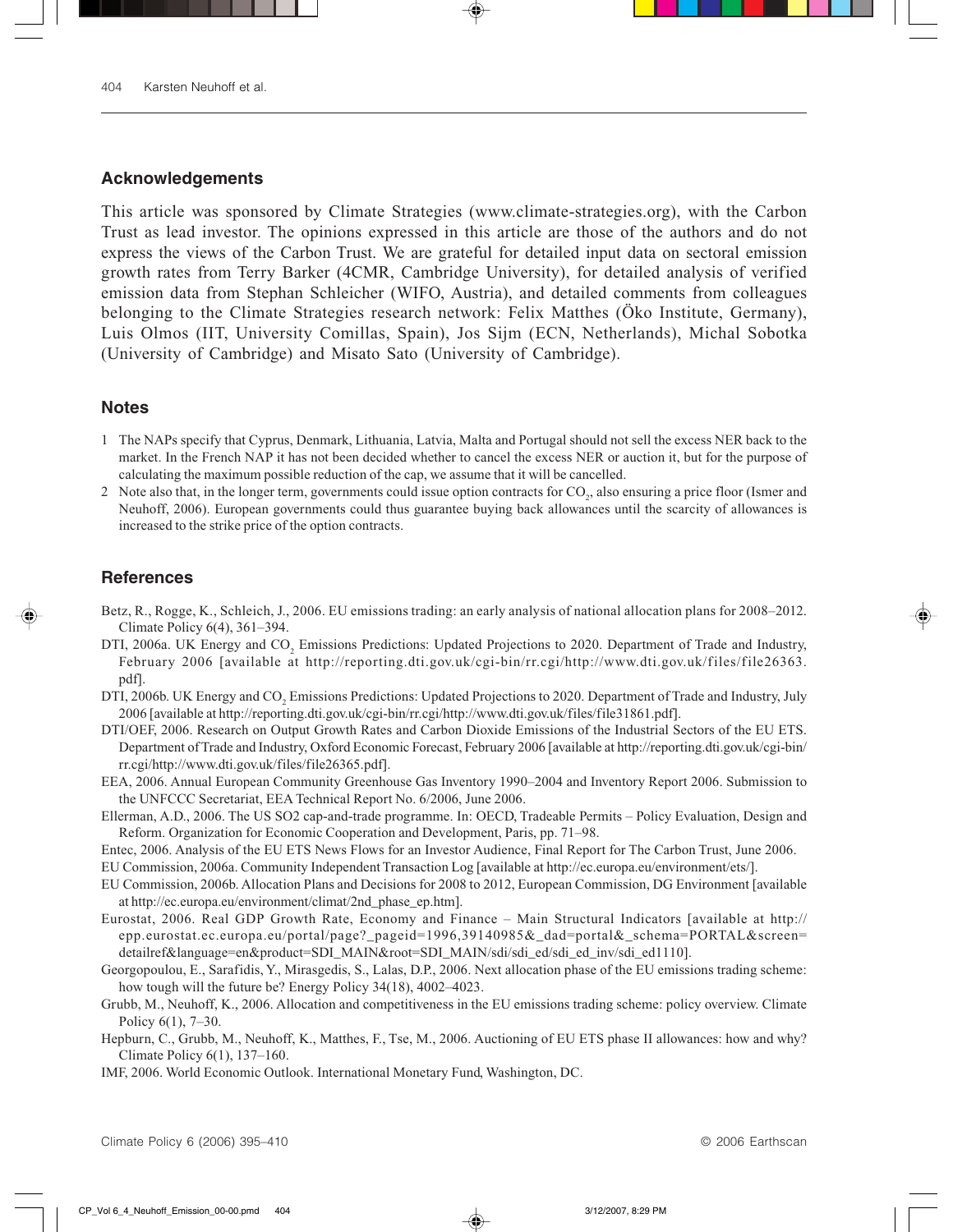- Ismer, R., Neuhoff, K., 2006. Commitments through Financial Options: A Way to Facilitate Compliance with Climate Change Obligations. Electricity Policy Research Group Working Paper. EPRG 06/25 [available at http://www.electricitypolicy.org.uk/ pubs/wp/eprg0625.pdf].
- Johnston, A., 2006. Free allocation of allowances under the EU emissions trading scheme: legal issues. Climate Policy 6(1), 115–136.
- Matisse, 2006. Project supported by the Sixth Framework Programme of the European Union [information available at http:// www.matisse-project.net/projectcomm].

OECD, 2006. OECD Economic Outlook No. 79. Organization for Economic Cooperation and Development, Paris.

UCTE [Union for the Co-ordination of Transmission of Electricity] [available at http://www.ucte.org].

WIFO, 2006. EU Emissions Trading Scheme: The 2005 Evidence. Austrian Institute for Economic Research, Vienna.

# **Appendix 1: Verified emissions**

We started with verified emission data (EU Commission, 2006a, 27 September 2006) differentiated into iron and steel, cement, lime, glass, pulp and paper, ceramics, others, and primary aluminium. Based on WIFO (2006), we separated the classification combustion installations into power- and non-power-related combustion installations. Since we could not allocate the non-power combustion installations to specific sectors, we included them in the category 'others'.

For Poland, data on only 331 installations were available as of 27 September 2006, representing allocated allowances for 115.2 MtCO<sub>2</sub> out of a total NAP I of 239.1 MtCO<sub>2</sub>. We assumed that the installations not reported in the CITL will have the same ratio to allocated emissions as the installations for which already reported data are available. Thus we assumed  $189.0 \text{ MtCO}_2$  emissions for Polish installations covered by ETS in 2005 (implying a total national surplus of 50.1  $\text{MtCO}_2$ ). In our simulations of the European power sector, we calculated  $132 \text{ MtCO}_2$  emissions for Polish power installations covered by ETS, and used this figure to separate between power- and non-powerrelated emissions.

For Cyprus and Malta no data were available and we assumed that they had the same ratio between verified emissions and NAP I allocation as the Member States for which full data were available. We did not have data available that allowed us to differentiate between power and nonpower installations and thus applied a general emission growth trend to all emissions.

We added to these verified emissions the volume of new installations covered under NAP II that either opted out or were not covered under NAP I  $(5.3 \text{ MtCO}_2)$  in Belgium, 11 Mt in Germany, 32 Mt in the UK,  $6.6 \text{ MtCO}_2$  in the Netherlands,  $5.5$  in France,  $0.7$  in Portugal, 2 in Sweden).

# **Appendix 2: Projections for the non-power sector**

To project the  $CO_2$  emissions for the non-power sector, we first used an approach based on a recent DTI study (DTI, 2006a, 2000b) and then an approach based on a European model developed by Cambridge Econometrics.

For the first approach, we applied to the verified emissions per sector and country the sectorspecific emission growth rates used by the UK DTI (DTI, 2006a; DTI/OEF, 2006), scaled by the differences in the expected national growth rates (Table 3). For example, the Spanish GDP is expected to grow 0.6% faster in 2006 than the UK GDP; thus we also assumed that emissions across the sectors increase 0.6% faster in Spain than in the UK. GDP growth projections for the period 2006–2007 are based on Eurostat (2006) and for the period 2008–2012 are based on OECD (2006) and IMF (2006).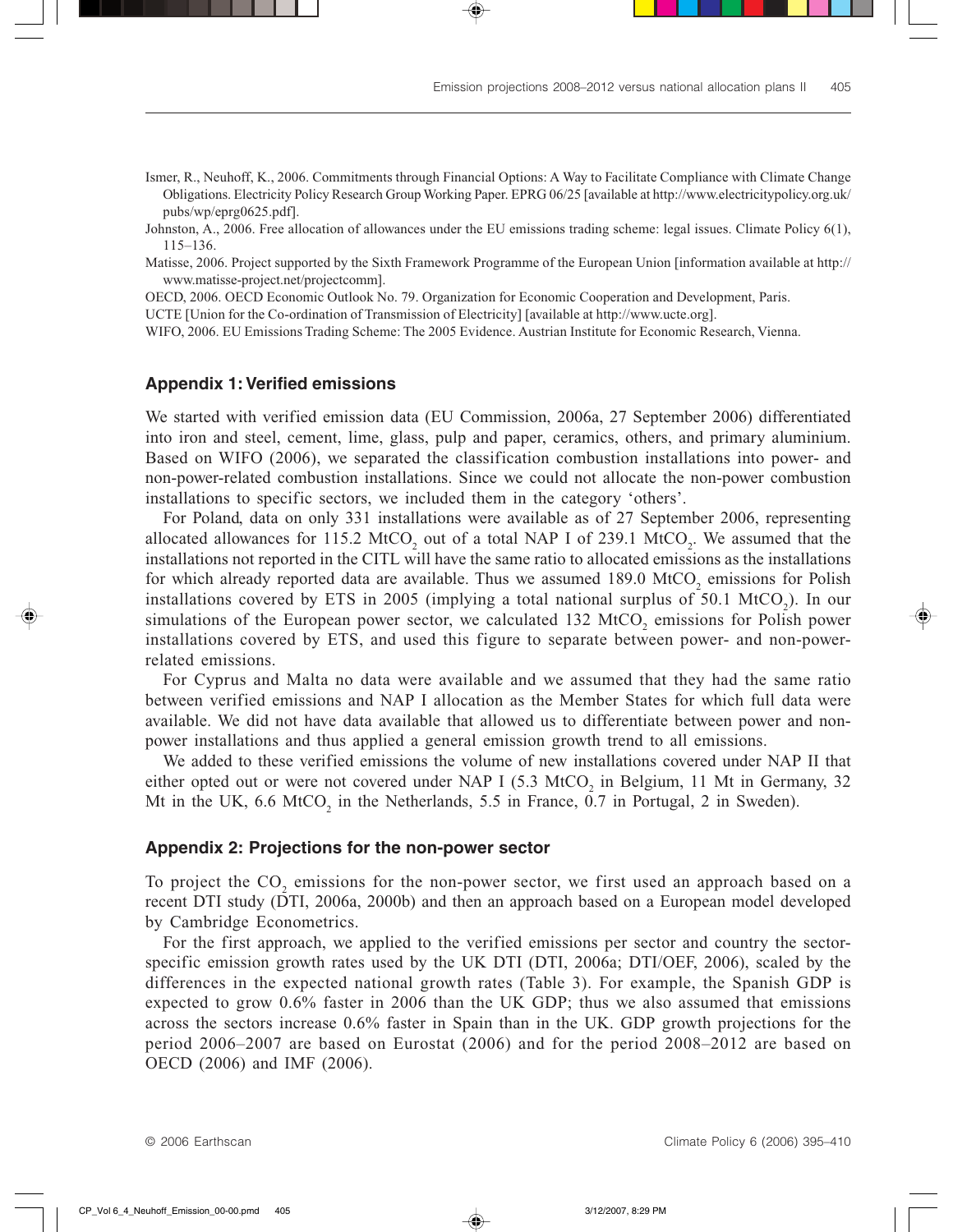|                                     | 2006    | 2007    | 2008-2012 |
|-------------------------------------|---------|---------|-----------|
| $\boldsymbol{\mathsf{A}\mathsf{T}}$ | 2.5%    | 2.2%    | 2.4%      |
| BE                                  | 2.3%    | $2.1\%$ | 1.9%      |
| <b>CY</b>                           | 3.8%    | 3.8%    | 2.8%      |
| CZ                                  | 5.3%    | 4.7%    | 3.8%      |
| DE                                  | 1.7%    | 1.0%    | 2.0%      |
| DK                                  | $3.2\%$ | 2.3%    | $1.1\%$   |
| EE                                  | 8.9%    | 7.9%    | 4.6%      |
| ES                                  | 3.1%    | 2.8%    | 2.5%      |
| FI                                  | $3.6\%$ | 2.9%    | $1.5\%$   |
| FR                                  | 1.9%    | 2.0%    | $2.1\%$   |
| GR                                  | 3.5%    | 3.4%    | $3.1\%$   |
| HU                                  | 4.6%    | 4.2%    | $3.0\%$   |
| IE                                  | 4.9%    | 5.1%    | 3.6%      |
| IT                                  | 1.3%    | 1.2%    | 1.4%      |
| LT                                  | $6.5\%$ | 6.2%    | 4.6%      |
| LU                                  | 4.4%    | 4.5%    | $4.0\%$   |
| LV                                  | 8.5%    | 7.6%    | 4.6%      |
| MT                                  | 1.7%    | 1.9%    | 4.6%      |
| $\rm NL$                            | 2.6%    | 2.6%    | $2.1\%$   |
| PL                                  | $4.5\%$ | 4.6%    | $4.5\%$   |
| PT                                  | $0.9\%$ | 1.1%    | 2.0%      |
| <b>SE</b>                           | 3.4%    | 3.0%    | 1.8%      |
| SI                                  | $4.3\%$ | 4.1%    | 4.6%      |
| $\ensuremath{\mathbf{SK}}\xspace$   | 6.1%    | 6.5%    | 5.5%      |
| UK                                  | 2.4%    | 2.8%    | 2.5%      |

Table 3. Assumed GDP growth rates

Sources: 2006–2007 data from Eurostat (2006)

2008–2012 data from OECD (2006), except for CY, EE, LT, LV, MT and SI (IMF, 2006).

The application of the DTI model outside of the UK makes the implicit assumption that the technological mix within a sector is roughly comparable across Europe. This is certainly a bold assumption, but we have no data available that allow us to assess what type of bias it introduces. By correcting for the relative size of different sectors, we intend to address the main concern of any such transfer – a different sectoral composition between countries.

The second approach uses sector- and country-specific growth rates computed from Cambridge Econometrics modelling. They represent those of the baseline scenario for the FP6 project Matisse using the E3ME model, covering the 2005–2010 period (Matisse, 2006). For the purposes of this article, we assume that the sector-specific growth rates are constant in 2011 and 2012. As the definitions of sectors under E3ME did not exactly match the classifications of verified emissions, we matched these sectors as described in Table 4.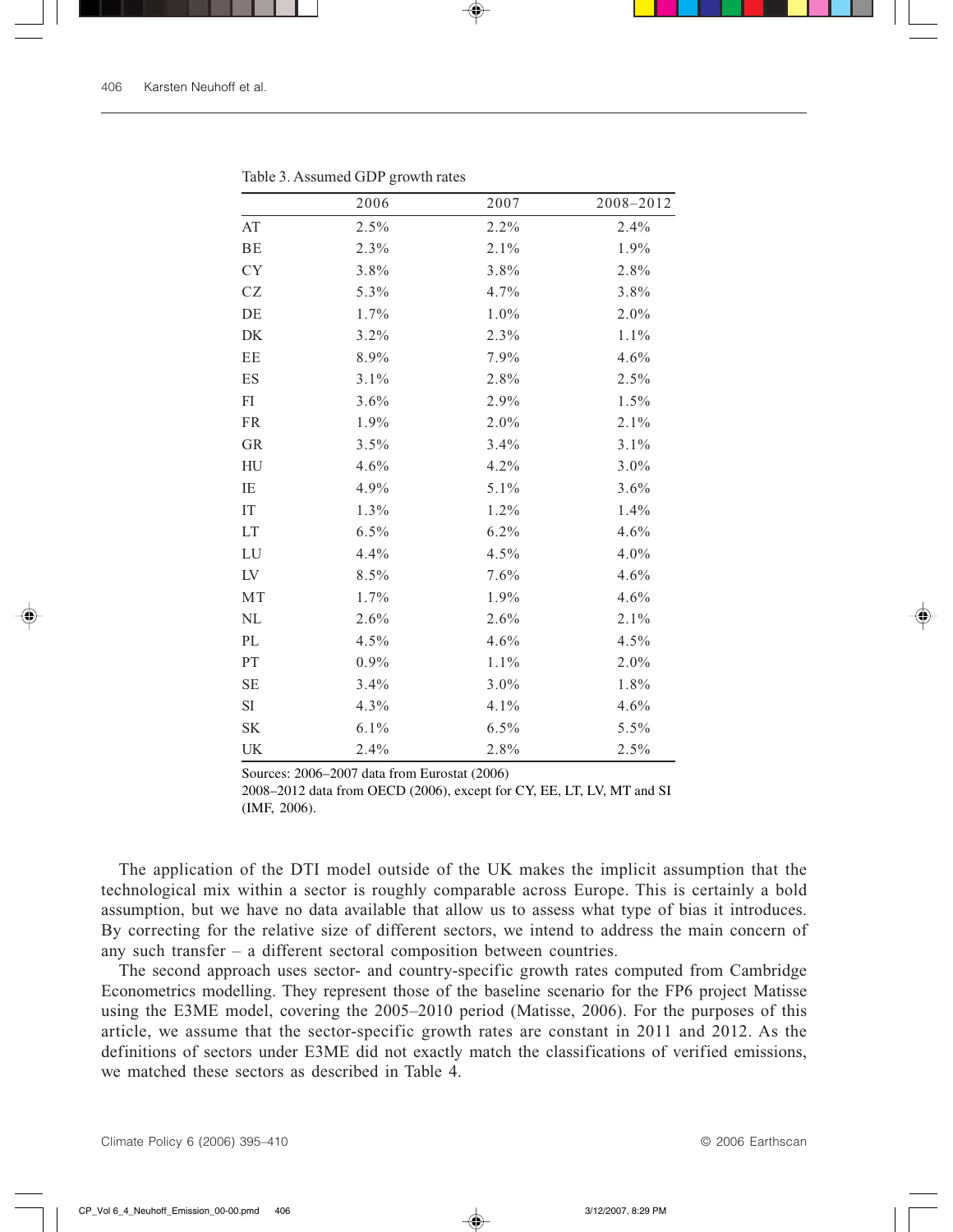| <b></b>         |                                               |
|-----------------|-----------------------------------------------|
| <b>CITL</b>     | Matisse/E3ME                                  |
| Refineries      | $2 -$ Other energy own use and transformation |
| Cement and lime | $6 -$ Non metallic NES                        |
| Ceramics        | $6 -$ Non metallic NES                        |
| Glass           | $6 -$ Non metallic NES                        |
| Pulp and paper  | $10 -$ Pulp and paper                         |
| Iron and steel  | $3 -$ Iron and steel                          |
| Other           | $12 -$ Other industry                         |
|                 |                                               |

Table 4. Mapping of E3ME model results to classification used for verified emissions

*Note*: NES = not elsewhere specified.

Table 5. Fossil fuel price assumptions from DTI (2006b)

|      | Central – Favouring GAS   |               |              | Central – Favouring COAL  |                 |              |  |  |
|------|---------------------------|---------------|--------------|---------------------------|-----------------|--------------|--|--|
|      | $Oil$ ( $\frac{$}{bbl}$ ) | Gas (p/therm) | Coal $(f/t)$ | $Oil$ ( $\frac{$}{bbl}$ ) | Gas $(p/therm)$ | Coal $(f/t)$ |  |  |
| 2005 | 55                        | 41            | 33.6         | 55                        | 41              | 33.6         |  |  |
| 2010 | 40                        | 25.8          | 27.2         | 40                        | 33.5            | 27.2         |  |  |
| 2015 | 42.5                      | 27.3          | 26.1         | 42.5                      | 35              | 26.1         |  |  |
| 2020 | 45                        | 28.8          | 25           | 45                        | 36.5            | 25           |  |  |
|      |                           | High prices   |              |                           | Low prices      |              |  |  |
|      | $Oil$ ( $\frac{$}{bbl}$ ) | Gas (p/therm) | Coal $(f/t)$ | $Oil$ ( $\frac{$}{bbl}$ ) | Gas $(p/therm)$ | Coal $(f/t)$ |  |  |
| 2005 | 55                        | 41            | 33.6         | 55                        | 41              | 33.6         |  |  |
| 2010 | 67                        | 49.9          | 36.5         | 20                        | 18              | 19           |  |  |
| 2015 | 69.5                      | 51.4          | 36.5         | 20                        | 9.5             | 16.8         |  |  |
| 2020 | 72                        | 53            | 36.5         | 20                        | 21              | 14.6         |  |  |

### **Appendix 3: Projections for the power sector**

For our analysis of the European power sector, we use the Integrated Planning Model (IPM) developed by ICF International. The IPM is a linear programming model that selects generating and investment options to meet overall electricity demand today and on an ongoing and forward-looking basis over the chosen planning horizon at minimum cost. Further details about the model are available from the EPA website (http://www.epa.gov/airmarkets/epa-ipm/).

Table 5 gives the fuel price assumptions for which we followed the July study of the Department of Trade and Industry in the UK (DTI, 2006b). These prices were also applied to other European countries, correcting for location/transport costs and adjusting the differing intra annual price profile for gas between the UK and continental Europe. Demand projections are based on the UCTE forecasts for all Member States except the UK (based on DTI projections).

We assumed that the EU renewables target is satisfied. The model calculates the emissions for all power stations. For one central fuel price scenario, we determined the volume of emissions that results from installations with less than 20 MW thermal capacity (56.4 MtCO<sub>2</sub>/year). As these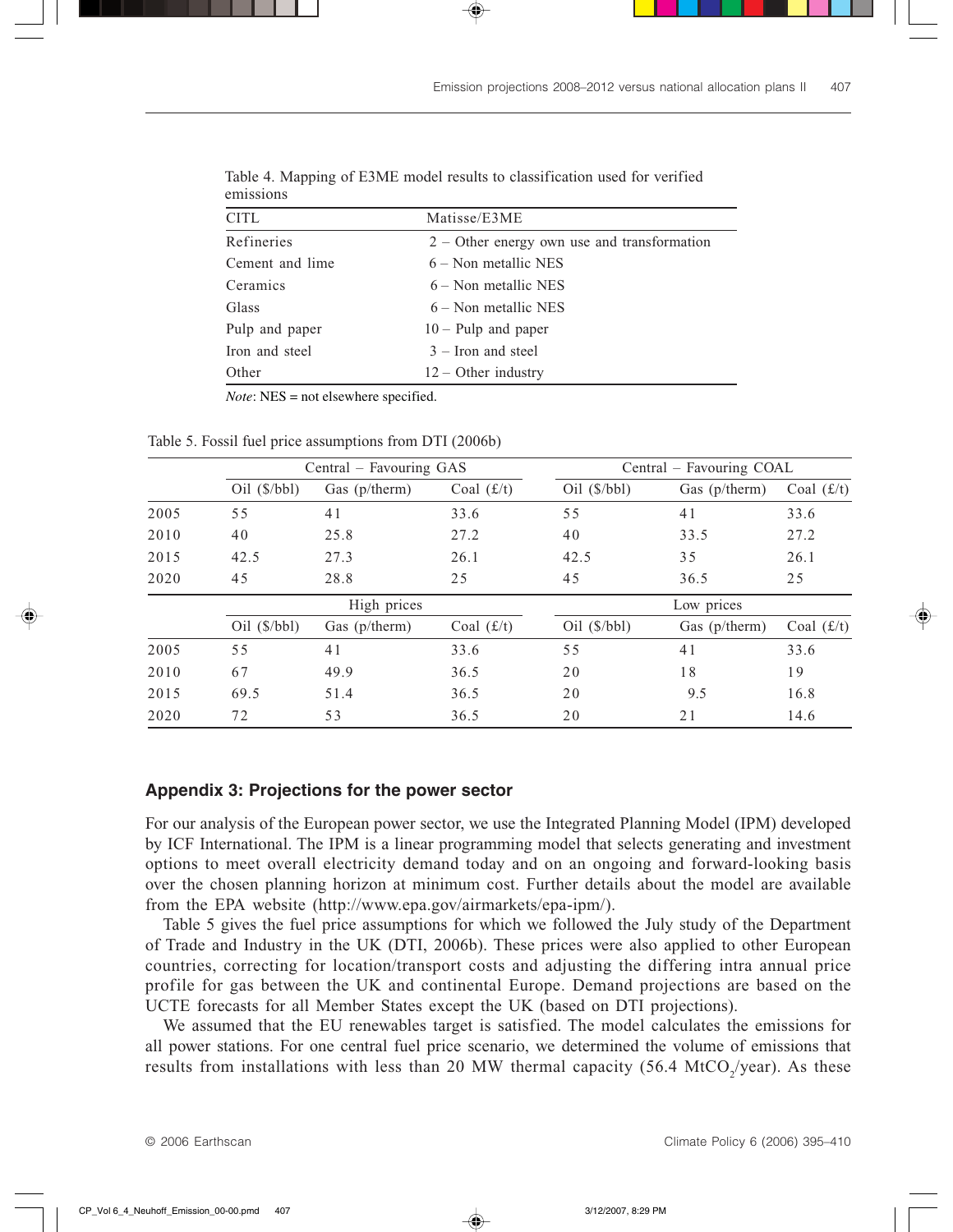installations are mainly heat-driven, we assumed the emissions to stay constant across the time frame considered and across fuel price scenarios.

For the simulations, we constrained new-build CCGT and coal plants to those already commissioned until 2013. The only plants coming on before 2013 are firm builds, unplanned CT units and unplanned wind installations (this reflects the idea that for a CCGT or coal plant to become operational by 2012 it will already have to be commissioned today). This might understate the potential for emissions reductions from a more rapid shift to gas through additional investment in gas generation. However, given that we already observe an increase in gas demand for power generation in Europe in the low fuel price scenario with ETS price (from 6,700 TBtu to 11,300 TBtu coverage exceeding ETS), it is reasonable to assume caution with additional shifts to gas generation.

Table 6 presents the aggregate  $CO_2$  emissions for European emissions, using the DTI-based projection on emissions from the non-power sector.

When comparing the model results in 2006 with the 2005 verified power sector emissions, we observed that we exceeded these emissions. This is what we expected, as many gas power stations have long-term take-or-pay contracts and were thus operating despite the high 2005 gas prices. To test our model, we implemented a minimum run requirement on gas. On a country-by-country basis, the same amount of gas had to be used in the power sector in the 2006 as observed in 2003. Using this constraint, our 2006 simulated data for all countries excluding Poland, Malta and Cyprus exceeded the verified emissions data for the power sector of these countries by only 2%. Most deviations on a per-country basis could be explained by the specific climatic conditions in the year 2005. Therefore we were content to use the model for emission projections.

For our long-term projections, we did not apply the minimum gas consumption constraint. We assume that the take-or-pay contracts for gas that we reflected in this constraint will be resolved as part of the European liberalization or that new gas-powered stations will be exposed to the market price for gas.

## **Appendix 4: NAPs II**

We used information on the second-phase cap from the national allocation plans submitted to the EU Commission (2006b), and from the NAP II drafts published for public debate by those countries that had not officially approved them yet, as they represent the most up-to-date data available.

| CO <sub>2</sub> price     | Fossil-fuel price scenario                     | 2006 | 2007 | 2008 | 2009 | 2010 | 2011 | 2012 |
|---------------------------|------------------------------------------------|------|------|------|------|------|------|------|
| €0/tCO,                   | $Central - Fav GAS$                            | 2268 | 2299 | 2351 | 2322 | 2301 | 2363 | 2423 |
|                           | Central – Fav COAL                             | 2268 | 2303 | 2361 | 2373 | 2392 | 2448 | 2505 |
|                           | High Prices                                    | 2268 | 2301 | 2355 | 2389 | 2433 | 2493 | 2549 |
|                           | Low Prices                                     | 2269 | 2302 | 2352 | 2286 | 2240 | 2314 | 2388 |
| $\in$ 20/tCO <sub>2</sub> | Central – Fav GAS                              | 2228 | 2269 | 2255 | 2177 | 2149 | 2220 | 2289 |
|                           | Central – Fav COAL                             | 2239 | 2283 | 2299 | 2251 | 2236 | 2298 | 2362 |
|                           | High Prices                                    | 2251 | 2290 | 2325 | 2342 | 2394 | 2459 | 2515 |
|                           | Low Prices                                     | 2225 | 2263 | 2216 | 2140 | 2064 | 2147 | 2232 |
| $\in$ 20/tCO <sub>2</sub> | Central $-$ Fav gas,<br>minimum gas constraint | 2128 |      |      |      |      |      |      |

Table 6. EU emission projections for power sector using IPM model  $(MtCO<sub>2</sub>)$  and based on DTI sector projections for non-power sector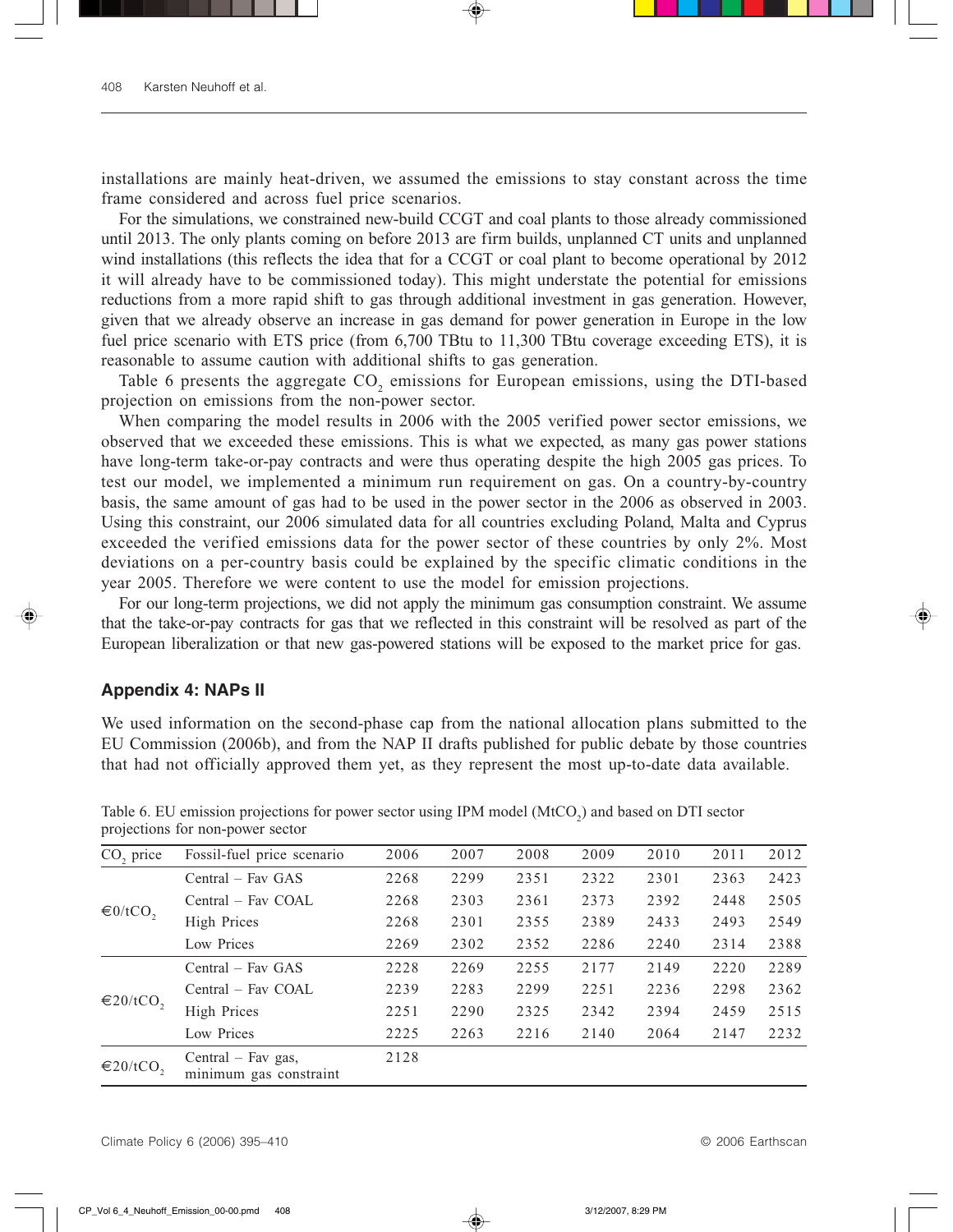As the NAPs for DK and HU have not been published (as of 24 September 2006) we assumed the same ratio between their cap 2005–2007 and 2008–2012 as applicable to the average of the other Member States.

We included the entire New Entrant Reserve in the cap and also included the emissions that are currently envisaged for auctions (7% UK, 0.29% Belgium, 3.9 MtCO<sub>2</sub> Netherlands, 2.6 MtCO<sub>2</sub> Poland, 0.48 MtCO<sub>2</sub> Lithuania, 0.11 MtCO<sub>2</sub> Ireland, 0.4 MtCO<sub>2</sub> Austria, 0.19 MtCO<sub>2</sub> Luxembourg).

We assume that total available CDM and JI credits for the period 2008–2012 are between 800 and 2,200 MtCO<sub>2</sub>, while Japanese demand could range between 250 and 1,000 MtCO<sub>2</sub> (Grubb and Neuhoff, 2006). Very high availability is unlikely to coincide with very low Japanese demand and vice versa. We also have to allow for demand from governments to cover excess emissions in the non-covered sector. Thus we assume that inflows into ETS in the period 2008–2012 could range between 0 and  $1,000$  MtCO<sub>2</sub>. Table 1 summarizes our assumptions about the cap.

#### **Appendix 5: Historical emissions and linear trends**

We used data on the total per-country greenhouse gas emissions for the period 1990–2004 from the annual European Community GHG Inventory (EEA, 2006).

Projections for 2005–2012 have been obtained by linear regression of the available sample of total GHG emissions for each country. The initial analysis on a country-by-country basis pointed to the well-known strong decline in emissions in accession countries during their early transformation in the 1990s, and therefore we subsequently excluded data for the Czech Republic, Estonia, Hungary, Lithuania, Latvia and Slovakia for the years until 1992, 1993, 1992, 1998, 1995 and 1993 for the estimation of the linear trend.

We then used data on the ETS share of  $CO_2$  emissions relative to the total GHG emissions from Georgopoulou et al. (2006) based on 2003 data, and thus were able to derive the linear trend for EU ETS BaU emissions projections.

By adopting this procedure the implicit assumption was made that the proportion of greenhouse gases from 'trading' and 'non-trading' sectors would remain unchanged. As emissions from some of the non-trading sectors, such as transport, are in fact expected to increase significantly, it is likely that our approach overstates the extrapolated  $CO_2$  emissions of the covered sector. This indicates that our estimations of  $CO_2$  emission reductions in the covered sector are conservative and might potentially be higher, e.g. even more stringent caps would be required to ensure a strong  $CO<sub>2</sub>$  price.

#### **Appendix 6: CITL classifications**

An analysis of the CITL raw data performed by Entec highlighted the existence of 'some fundamental errors with regard to classification in the EC database of sites by sector/activity', although the cause is 'not yet known' (Entec, 2006, p. 4). Some of the problems of misclassification are addressed in our projections:

– An analysis of the CITL classification compared to that of NAP I for Spain, Italy and the UK illustrates some differences, which are, however, not persistent across countries and sectors. For Italy, the discrepancy is minimal (with the maximum around 2%), while although it is more relevant for the UK and Spain, it is not in the same sectors. Therefore, on aggregate, they might to some extent average out.